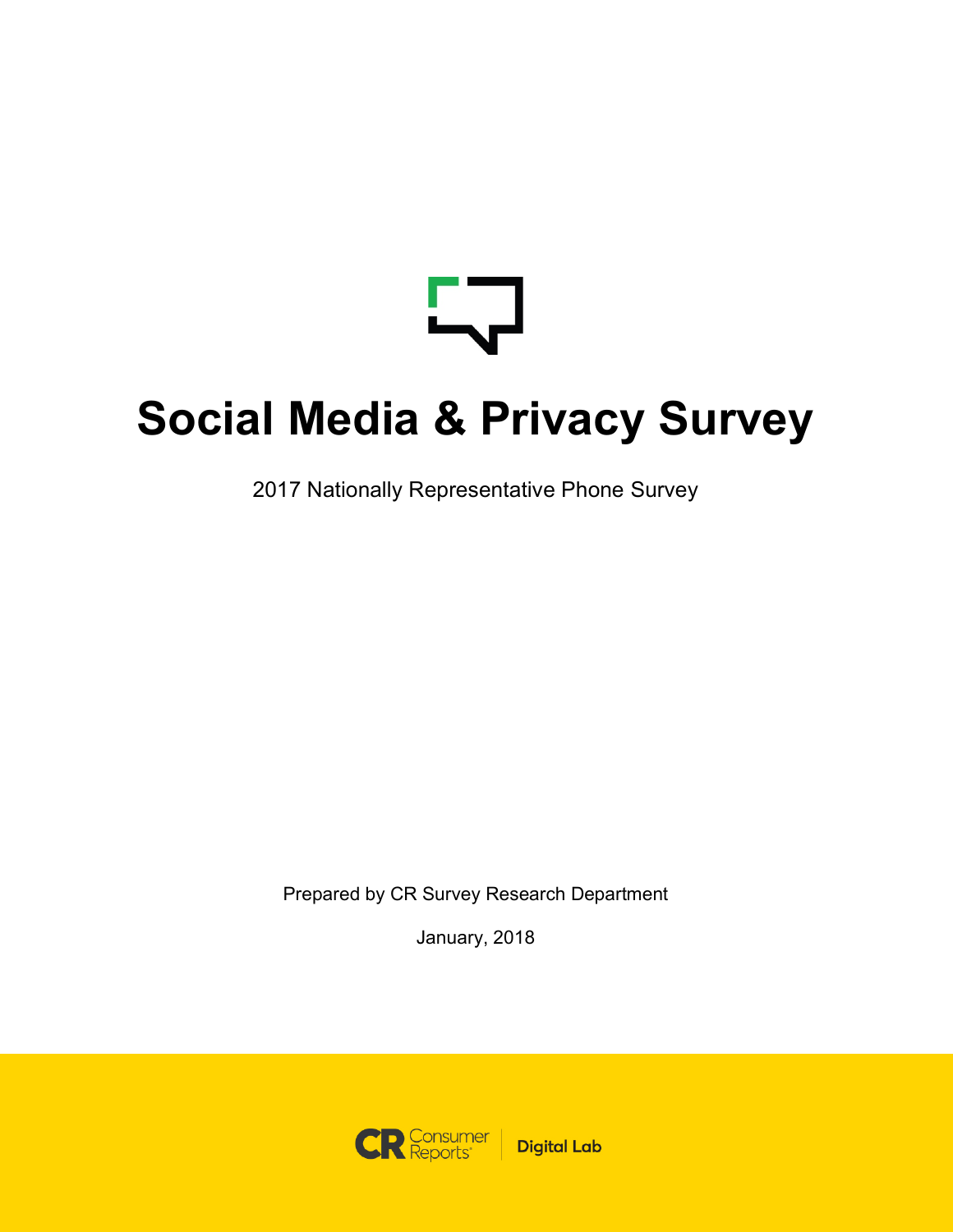## INTRODUCTION

In December 2017, the Consumer Reports Survey Group conducted a nationally representative phone survey to assess the opinion of Americans regarding social media, privacy and other key consumer issues. Opinion Research Corporation (ORC) of Princeton, New Jersey administered the survey to a nationally representative sample of 1,006 U.S. residents through its CARAVAN Omnibus Survey. Respondents were selected by means of random-digit dialing and were interviewed via phone. The data were statistically weighted so that respondents in the survey are demographically and geographically representative of the U.S. population.

## REPORT HIGHLIGHTS

- Two-thirds of Americans have a social media account; among those with social media accounts, 68% are active users. A third of Americans do not have a social media account.
- Among Americans with a social media account, a third are highly *(extremely/very)* concerned about how social media sites use the data they collect about them.
- In the past year, 53% of social media account holders have changed their behavior on social media due to privacy concerns (36% made a social media account more private, and a third say they've been posting less/not posting particular things).
- Nearly seven out of 10 Americans with a social media account who have children under 12 years of age typically share pictures of their children. While many typically post pictures of their children, a significantly smaller percentage (41%) of those with a spouse/partner post pictures of their spouse/partner.
- Over two out of 10 Americans with a social media account had a social media account compromised or hacked.
- About four in 10 Americans with a social media account have deactivated/deleted a social media account before. Popular reasons for doing so include social media taking up too much of their time and privacy concerns.
- Social media sites such as Facebook and search engines such as Google can see and track user activities on THEIR websites, track user activities on OTHER websites and apps, and collect information about the user's location. An overwhelming majority of Americans say social media sites/search engines should be required to get their permission before selling/sharing data about their activities on THESE websites, OTHER websites and apps, and their location data.
- Among those who were aware of the Equifax data breach, over half say they didn't do anything in response. A notable percentage (36%) checked to see if they were affected.
- The majority of Americans have reviewed their credit report. Among those who have not reviewed their credit report, over half felt they didn't need to. Nearly four out of 10 haven't had the time or didn't feel it was worth the time.
- Automakers are deploying new technologies that monitor driver behavior. Most Americans (82%)

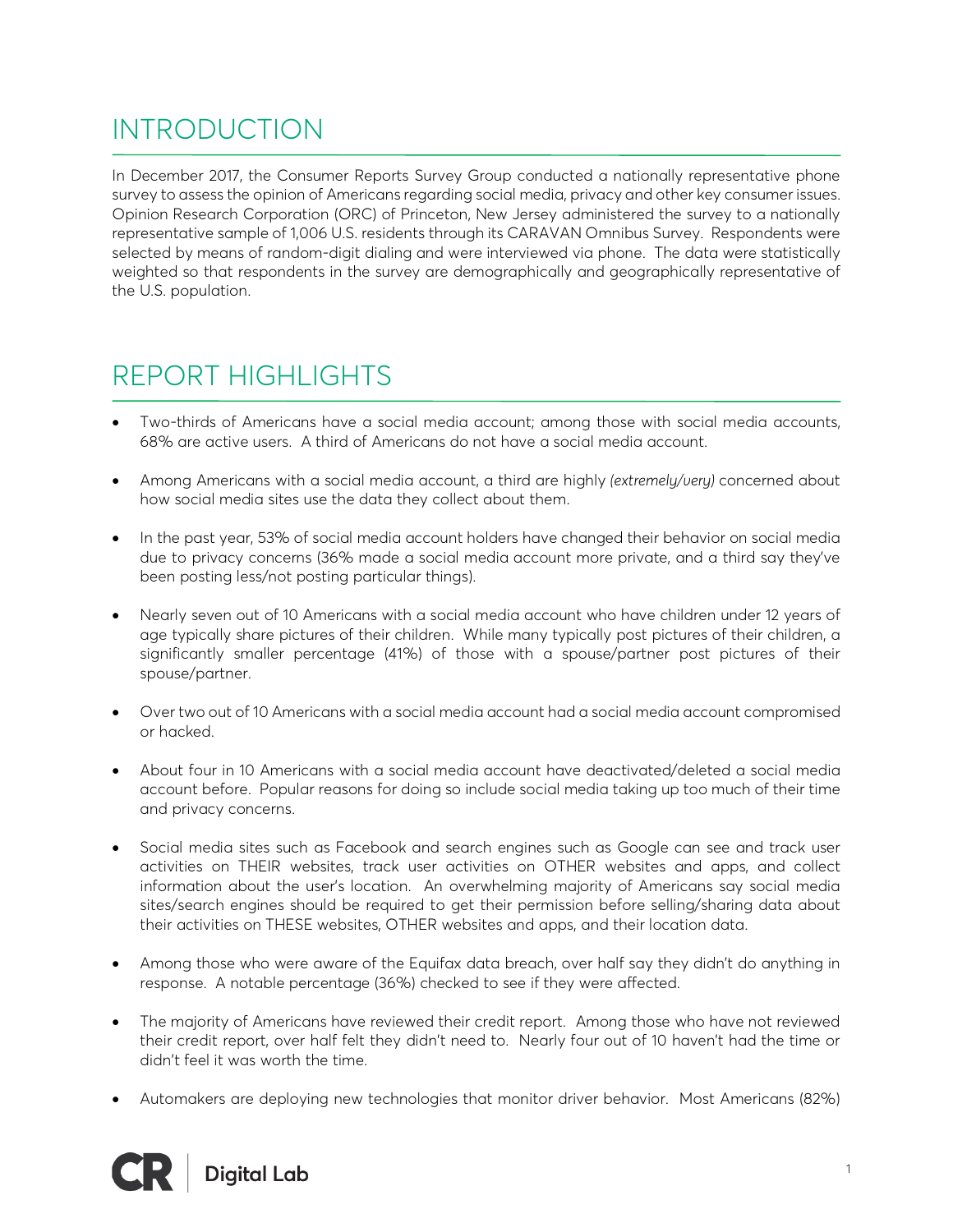say automakers should be required to get their permission before collecting data on their driving behavior.

• Automakers may share the information collected about driving behavior with *other* companies. More than half (55%) of Americans say that this is okay, as long automakers get their permission before sharing the data.

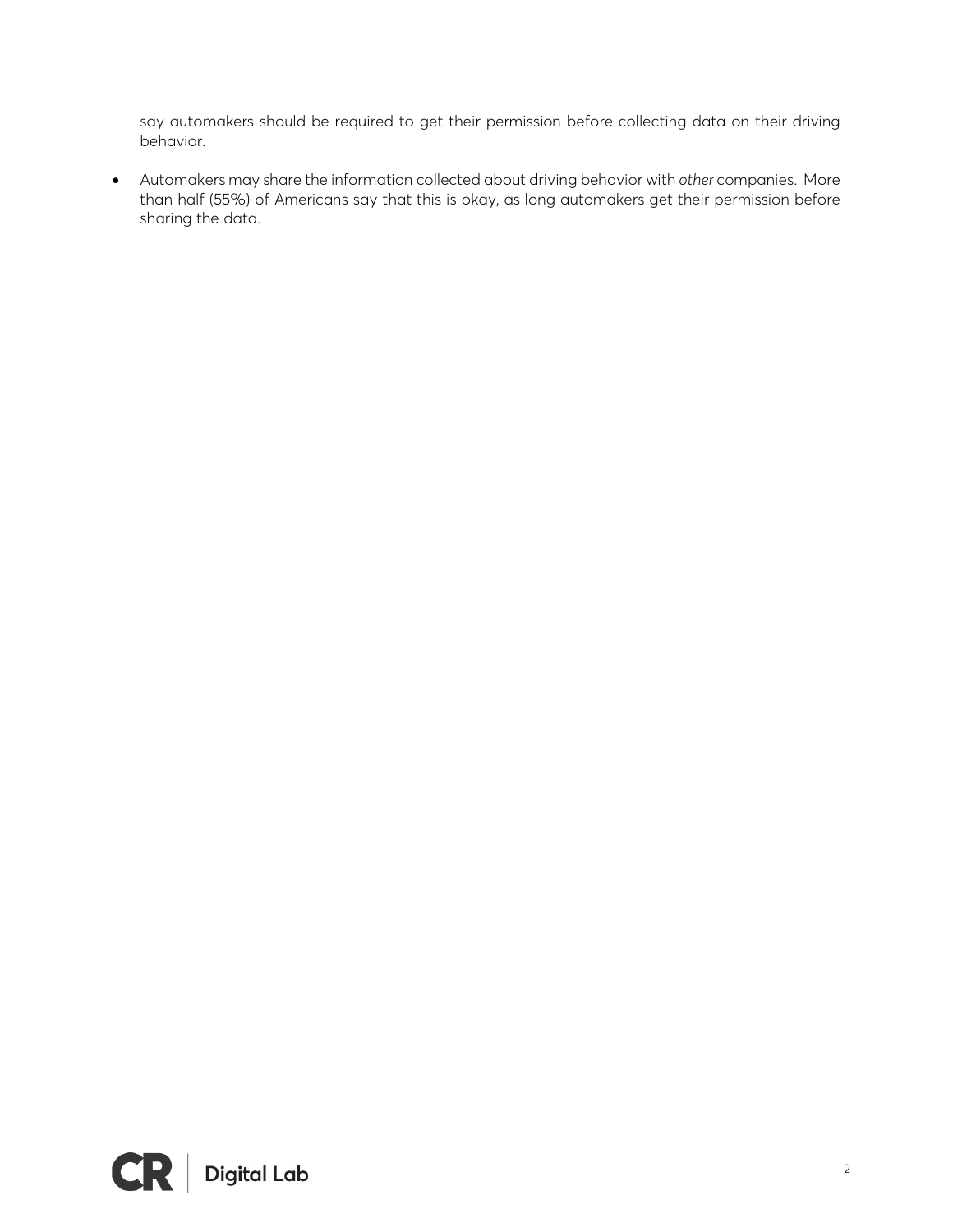## PRIVACY & SOCIAL MEDIA



Two-thirds of Americans have a social media account; among those with social media accounts, 68% are active users. A third of Americans do not have a social media account.

HAVE A SOCIAL MEDIA ACCOUNT

SOME ARE HIGHLY CONCERNED ABOUT HOW THEIR SOCIAL MEDIA DATA IS USED

Among Americans with a social media account, a third are highly *(extremely/very)* concerned about how social media sites use the data they collect about them. On the other hand, an equal percentage of Americans (33%) say they are either *slightly concerned* or *not concerned at all* about this.



#### MORE THAN HALF CHANGED BEHAVIOR ON SOCIAL MEDIA DUE TO PRIVACY CONCERNS

In the past year, 53% of social media account holders have changed their behavior on social media due to privacy concerns (36% made a social media account more private, and a third say they've been posting less/not posting particular things).

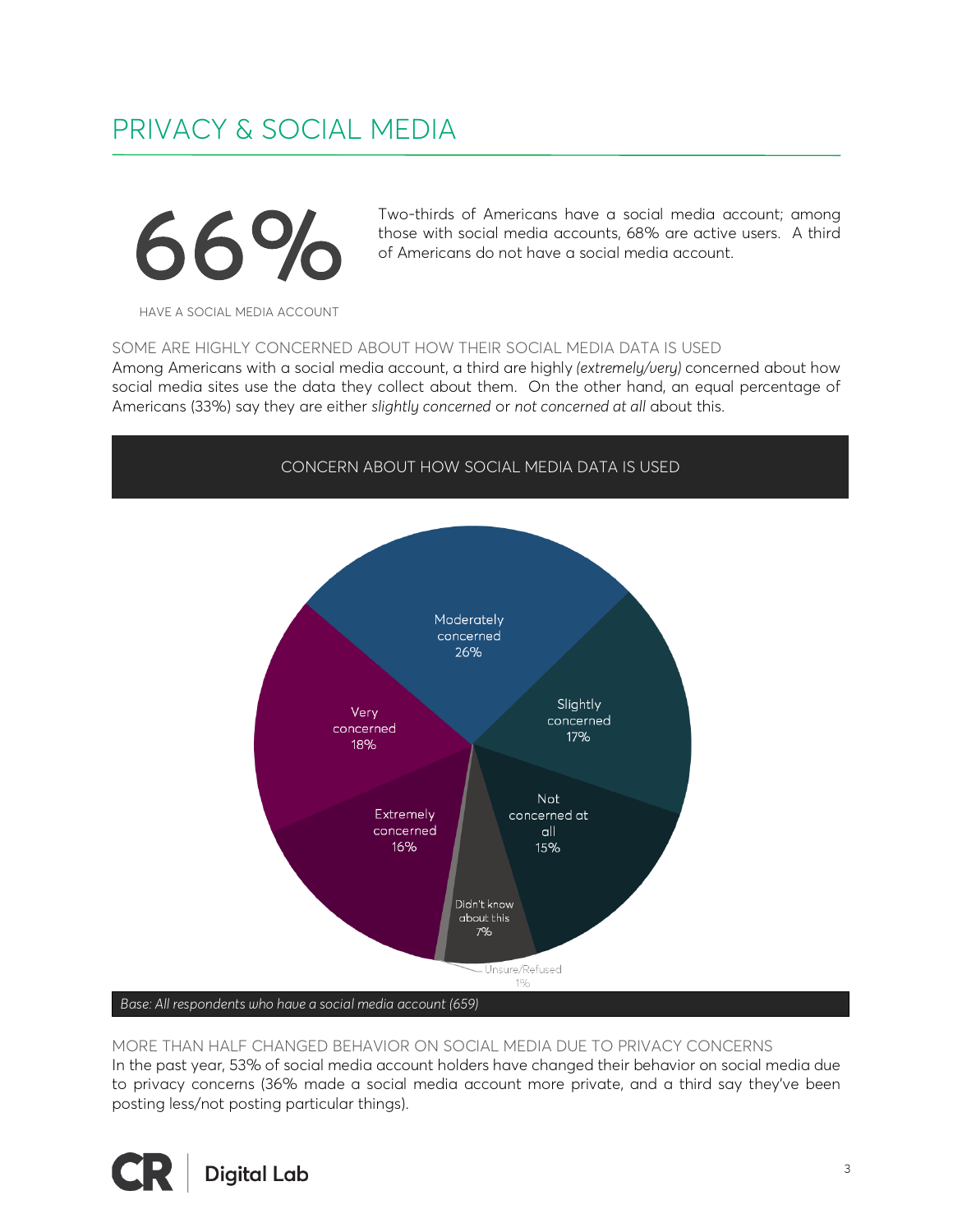#### MANY SHARE PICTURES OF THEIR CHILDREN ON SOCIAL MEDIA

Nearly seven out of 10 Americans with a social media account who have children under 12 years old typically share pictures of their children. While many typically post pictures of their children, a significantly smaller percentage (41%) of those with a spouse/partner typically post pictures of their spouse/partner on social media.

DO YOU TYPICALLY SHARE PICTURES OF THE FOLLOWING ON SOCIAL MEDIA?



*Base: All respondents who have a social media account and for whom the response item was applicable (Children (n = 175), Self (n = 656), Friends (n = 646), Parents/siblings (n = 646), Spouse/partner (n = 608), Extended family (n = 639))*

Over two out of 10 Americans with a social media account had a



HAD SOCIAL MEDIA ACCOUNT HACKED

**Digital Lab**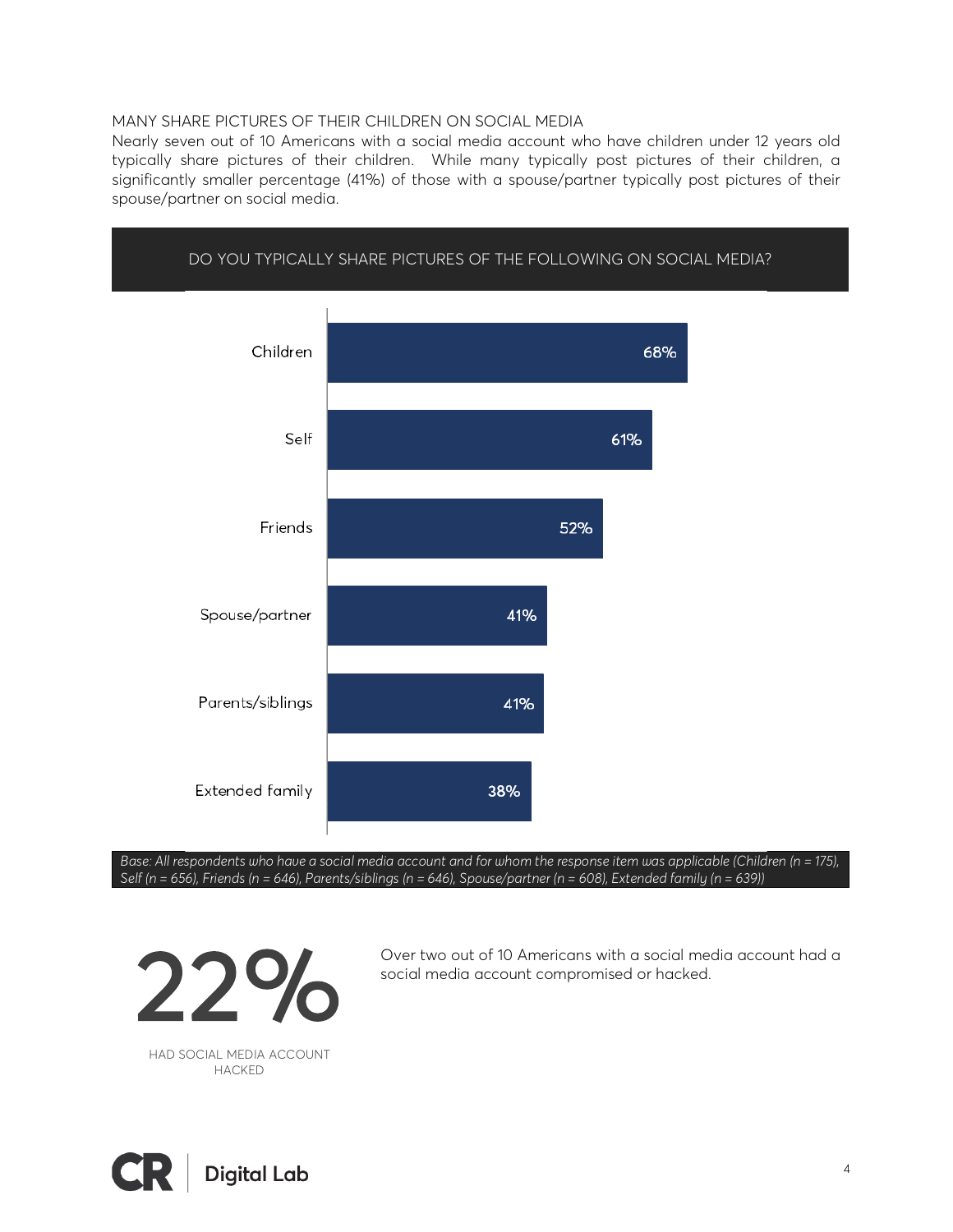### SOME LEFT SOCIAL MEDIA BECAUSE IT WASTED TOO MUCH TIME



DEACTIVATED A SOCIAL MEDIA ACCOUNT

About four in 10 Americans with a social media account have deactivated/deleted a social media account before. Popular reasons for doing so include social media taking too much of their time and privacy concerns. Nearly two out of 10 did so because their account was hacked or compromised. Among the verbatim responses, a few noted lack of use.

## Took too much time 42% Privacy concerns 35% Account was hacked/compromised 18% It was causing you anxiety 16% Offended by posts 13% Victim of harassment 10% Other **22%** 9% None of these

REASONS FOR DELETING SOCIAL MEDIA ACCOUNT

*Base: All respondents who ever deleted a social media account (270)*

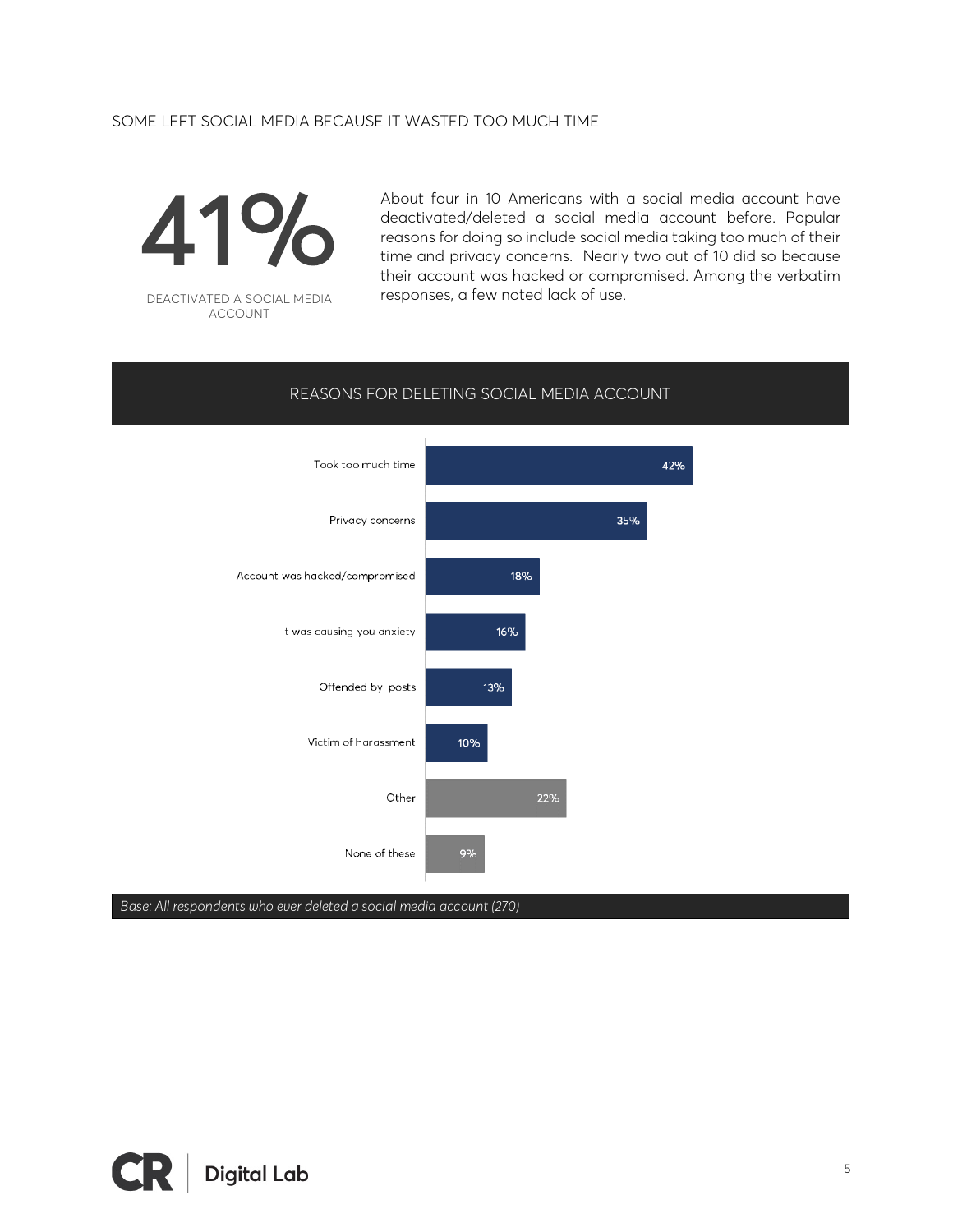# 88 %

#### OF AMERICANS SAY SOCIAL MEDIA SITES/SEARCH ENGINES SHOULD GET THEIR PERMISSION BEFORE SELLING/SHARING DATA ABOUT THEIR ACTIVITES ON THESE WEBSITES

Social media sites such as Facebook and search engines such as Google can see and track user activities on THEIR websites, track user activities on OTHER websites and apps, and collect information about the user's location. An overwhelming majority of Americans say social media sites/search engines should be required to get their permission before selling or sharing data about their activities on these websites that is, on Facebook or Google itself. Still, most (78%) say they would NOT be willing to pay to use these websites in exchange for these companies not sharing/selling their data.

# 87 %

OF AMERICANS SAY SOCIAL MEDIA SITES/SEARCH ENGINES SHOULD GET THEIR PERMISSION BEFORE COLLECTING/USING THE DATA ABOUT THEIR ACTIVITIES ON OTHER WEBSITES/APPS

Most Americans say social media sites/search engines should be required to get their permission before collecting or using data about their activities on OTHER websites/apps.

# 88 %

OF AMERICANS SAY SOCIAL MEDIA SITES/SEARCH ENGINES SHOULD GET THEIR PERMISSION BEFORE COLLECTING/USING INFORMATION ABOUT THEIR LOCATION

The vast majority of Americans say social media sites/search engines should be required to get their permission before collecting or using information about their location.

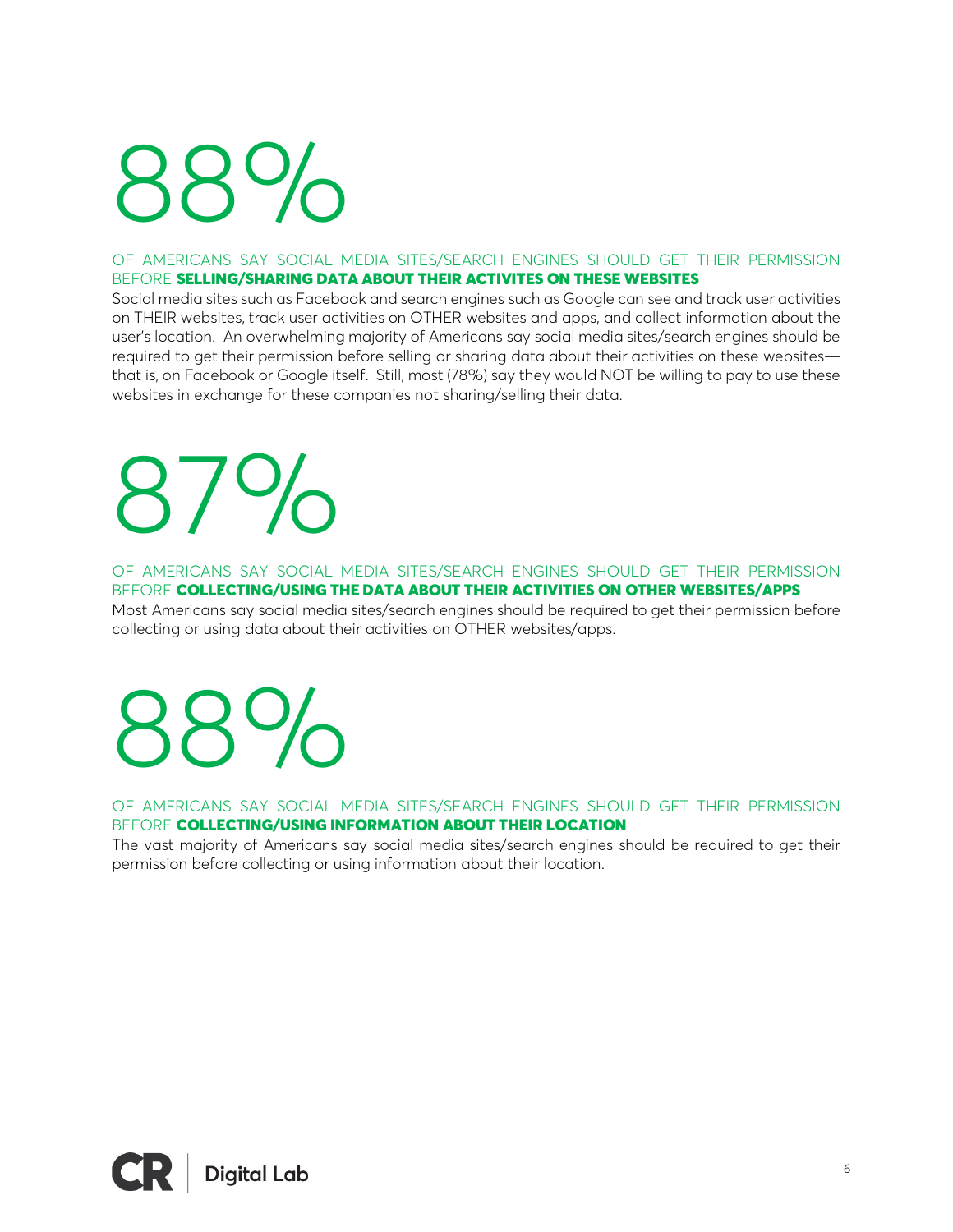## PRIVACY & CREDIT CARDS

In September, the credit reporting agency Equifax announced a data breach potentially exposing the personal identifying information of many consumers. As of the date when this survey was fielded, nearly a fifth of Americans were unaware of this breach. Almost a third do not know if they have been affected. While four out of 10 say they were not affected; 9% say they were.

Among those who were aware of the breach, over half say they didn't do anything in response. A notable percentage (36%) checked to see if they were affected. One out of 10 froze their credit or signed up for a credit monitoring program.



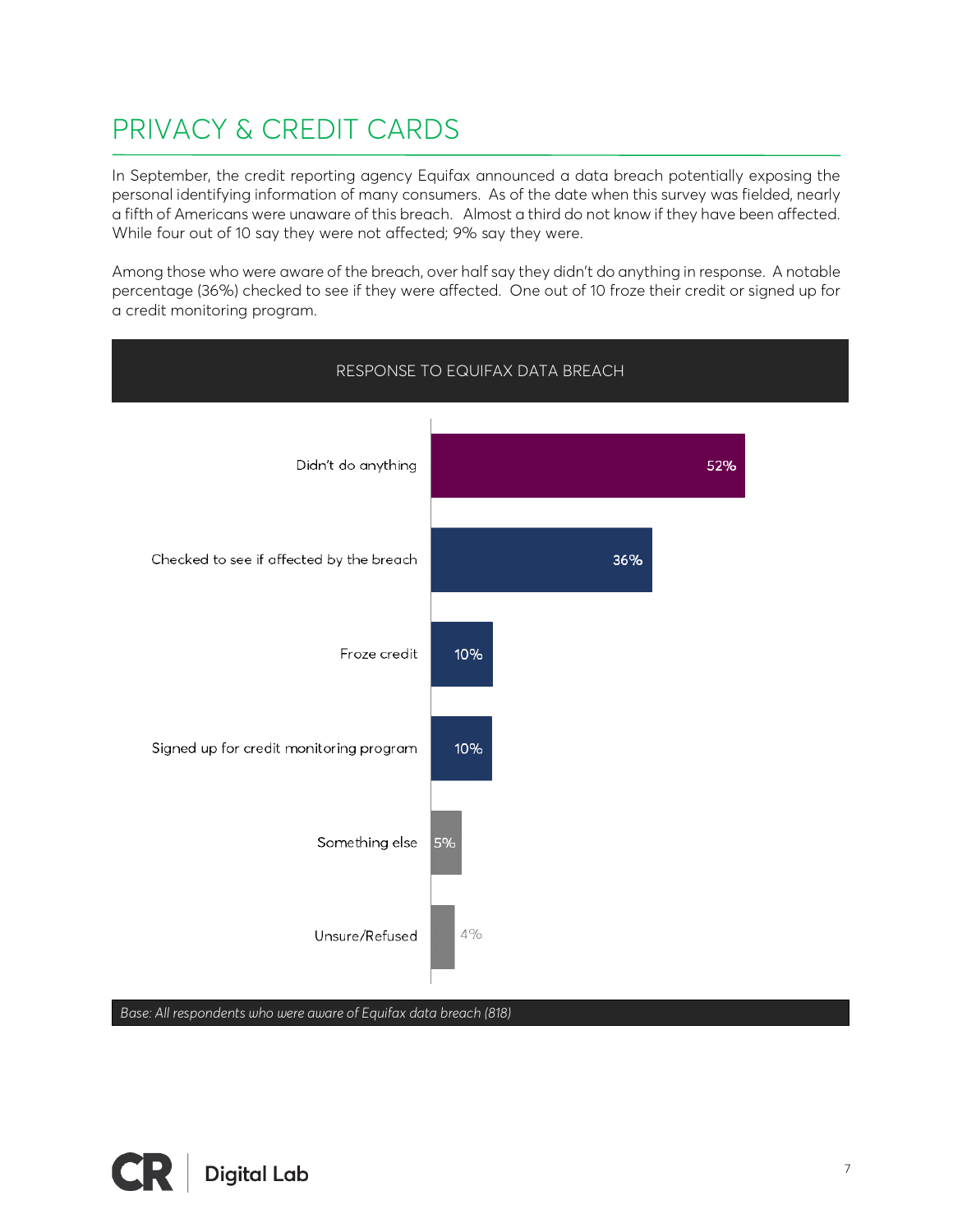

The majority of Americans have reviewed their credit report. Among this group, six out of 10 have reviewed their report within the past six months.

HAVE REVIEWED CREDIT REPORT

Among those who have not reviewed their credit report, over half felt they didn't need to. Nearly four out of 10 haven't had the time or didn't feel it was worth the time. Among the verbatim responses, a few noted not having a computer or that someone else handles their finances.



*Base: All respondents who never reviewed credit report (306)*

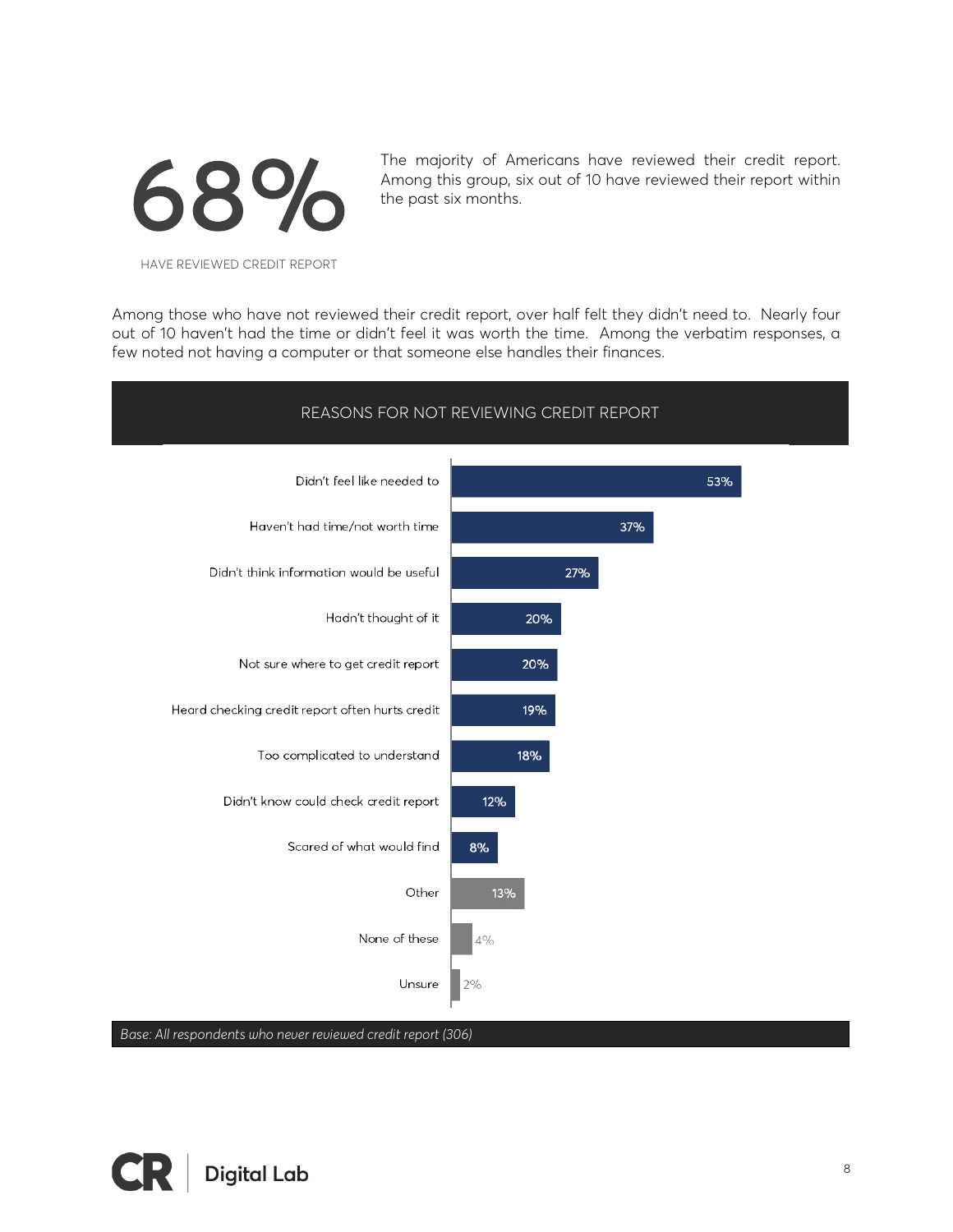## PRIVACY & AUTOS

Automakers are deploying new technologies that monitor driver behavior. Most (82%) Americans say automakers should be required to get their permission before collecting this data.

Automakers may share the information collected about driving behavior with *other* companies. More than half (55%) of Americans say that this is okay, as long automakers get their permission before sharing the data. A notable percentage (25%) think this should not be allowed.



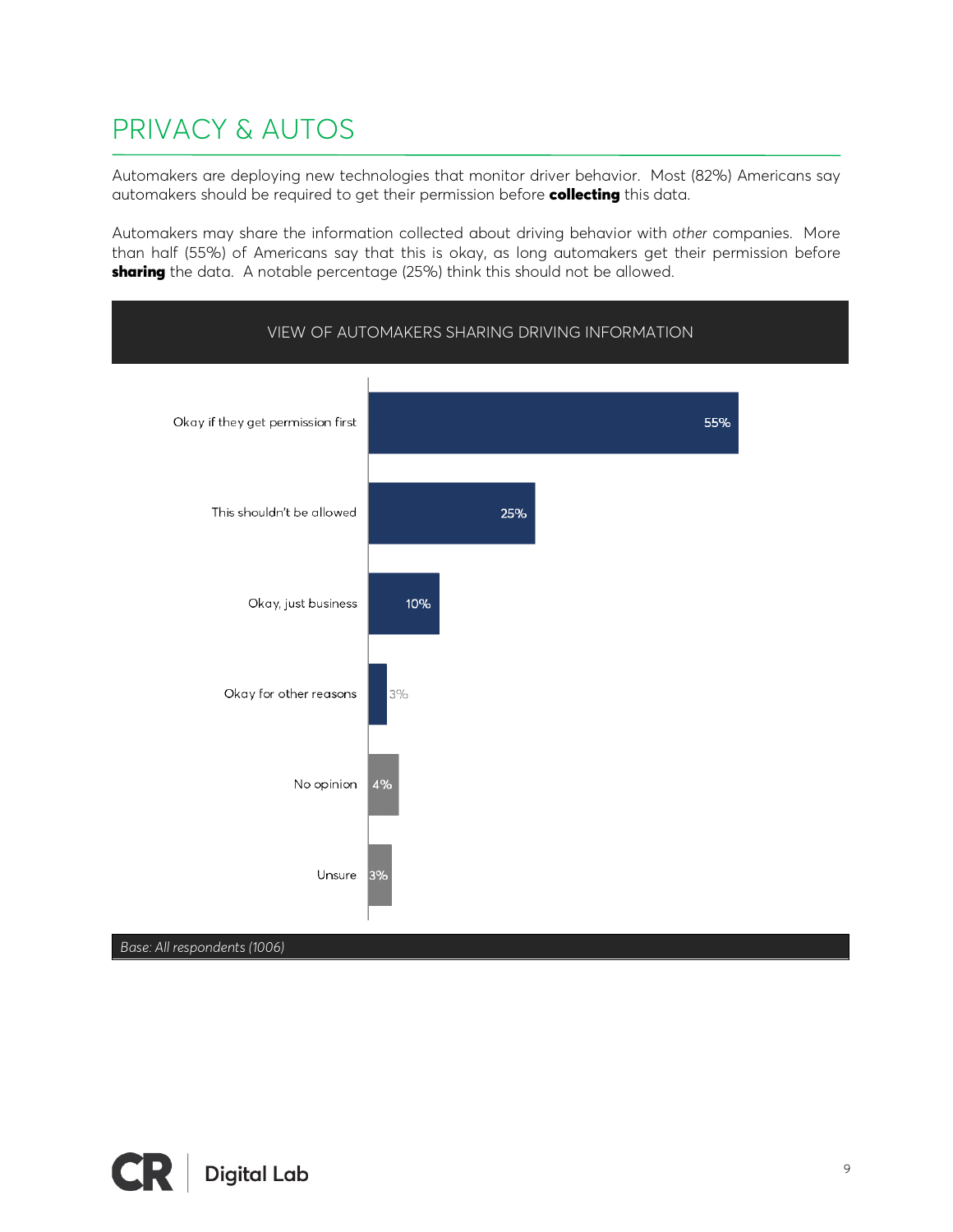# GENDER TRENDS

5  $\bigcap\bigcup_{n}$ 

OF WOMEN ARE ACTIVE SOCIAL MEDIA USERS

A significantly greater percentage of women (50%) than men (39%) are active social media users.

35 %

#### OF MEN DID NOT KNOW IF THEY WERE AFFECTED BY THE DATA BREACH

A significantly greater percentage of men (35%) than women (27%) did not know if they were affected by the Equifax data breach (as of the date this survey was fielded).

17 %

OF MEN SAY AUTOMAKERS SHOULD **NOT** BE REQUIRED TO GET PERMISSION BEFORE COLLECTING DATA ABOUT THEIR DRIVING BEHAVIOR

A significantly greater percentage of men (17%) than women (9%) say automakers should not be required to get their permission before collecting data about their driving behavior.

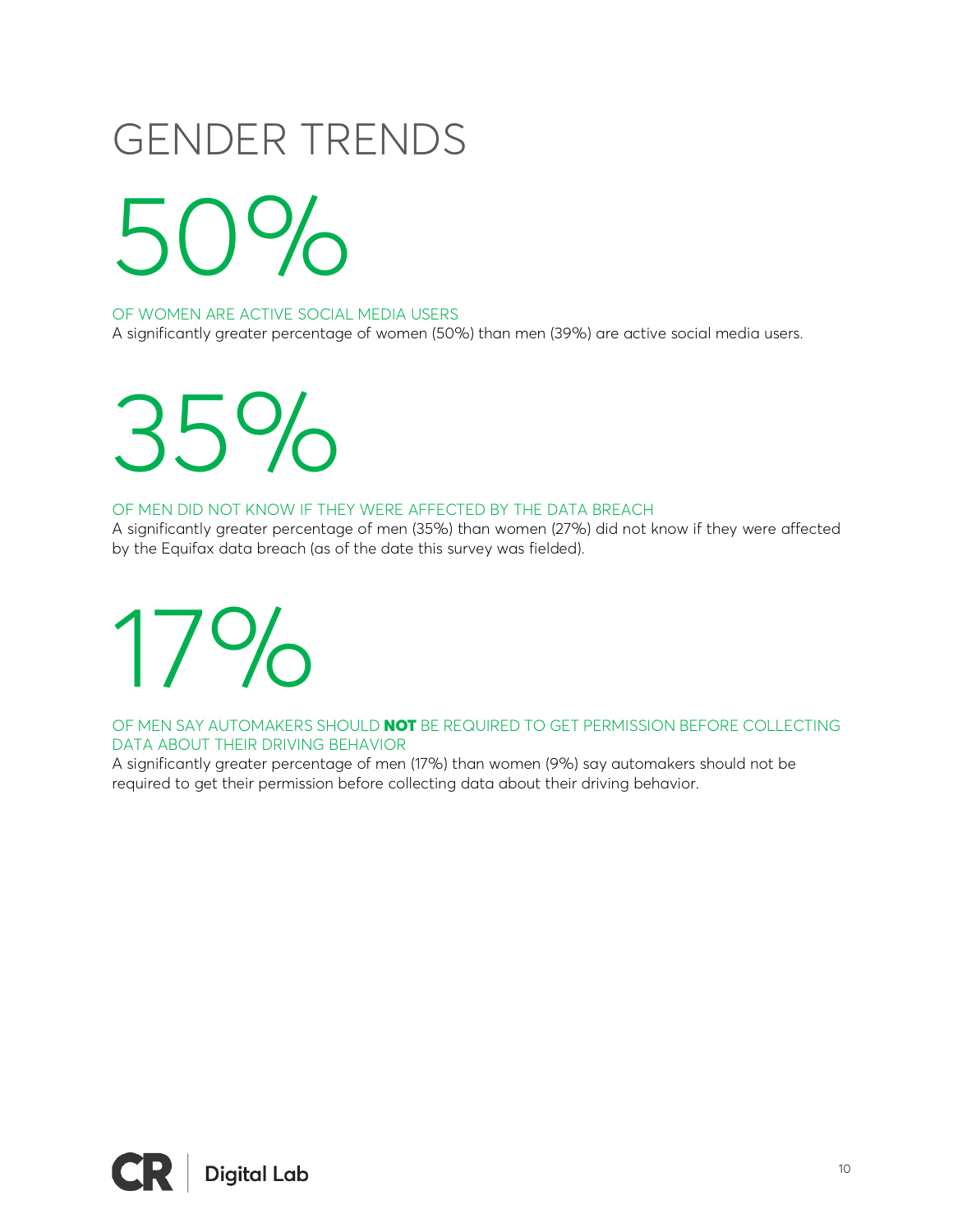# GENERATIONAL TRENDS

9  $\overline{O}$ 

OF BABY BOOMERS SAY SOCIAL MEDIA WEBSITES/SEARCH ENGINES SHOULD GET THEIR PERMISSION BEFORE COLLECTING/USING THEIR DATA ON OTHER PLATFORMS

A significantly greater percentage of Baby Boomers (93%) than Millennials (86%) or Gen Xers (85%) say social media websites/search engines should be required to get their permission before collecting or using the data about their activities on other websites/apps.

# 63 %

### OF MILLENNIALS HAVE REVIEWED THEIR CREDIT REPORT

A significantly smaller percentage of Millennials (63%) than Gen Xers (75%) or Baby Boomers (75%) have reviewed their credit report.

# 59 %

#### OF MILLENNIALS HAVE DEACTIVATED/DELETED A SOCIAL MEDIA ACCOUNT

A significantly greater percentage of Millennials (59%) than Gen Xers (28%) or Baby Boomers (27%) have deactivated or deleted a social media account.